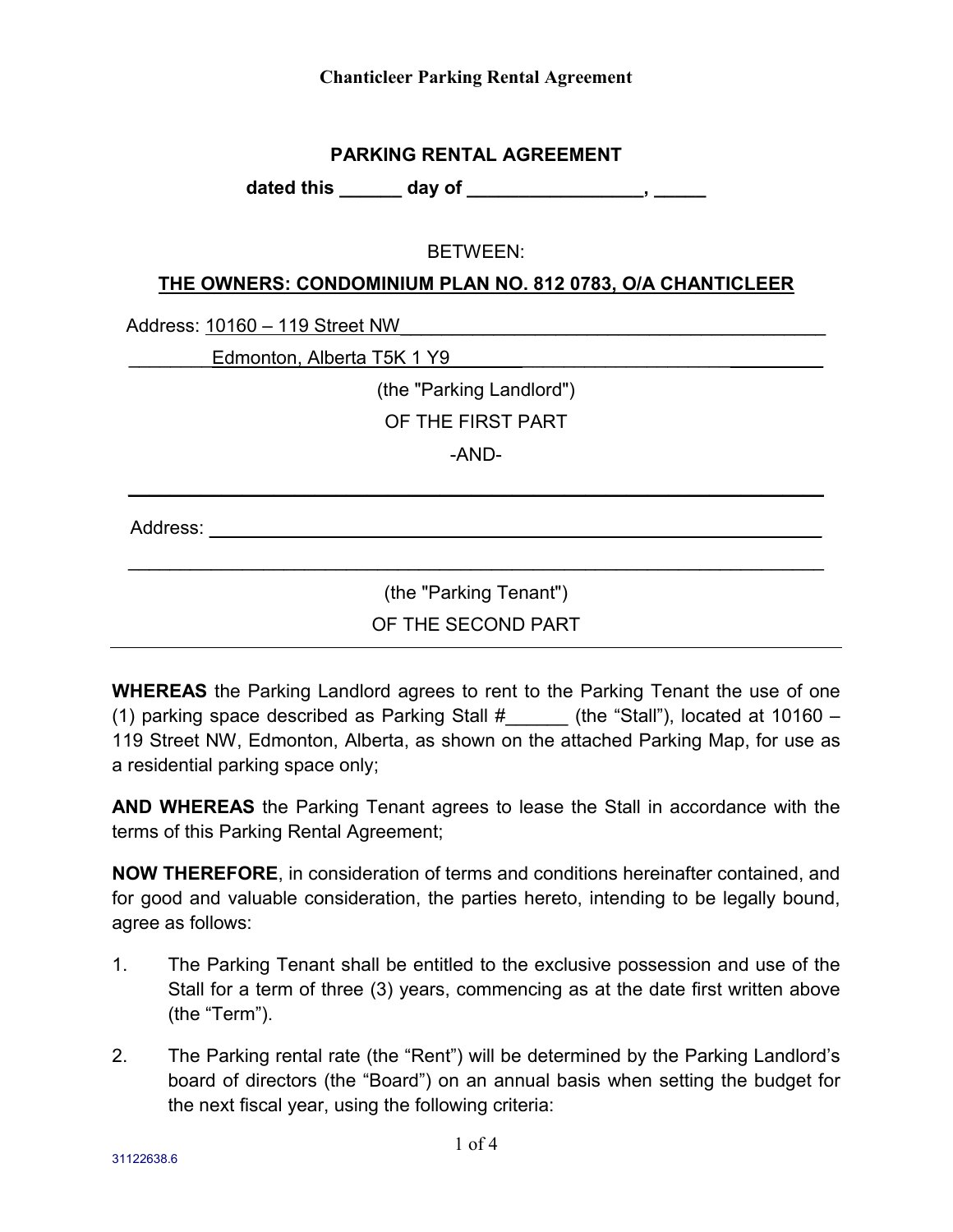- a) the Rent is set at \$ per month for the fiscal year.
- b) the Rent may be subject to change at the beginning of each fiscal year by a percentage equivalent to the percentage change to condominium fees (if any) as approved by the Board.
- 3. The Parking Tenant will pay the Rent on or before the first day of each and every month to the Parking Landlord.
- 4. Neither the Stall nor any part of the Stall will be used at any time during the term of this Parking Rental Agreement for the purpose of carrying on any business, profession, or trade of any kind, or for any purpose other than as a private parking space.
- 5. The Parking Tenant is bound by and shall abide by all the by-laws, policies, rules and regulations of the Parking Landlord pertaining to parking which may be in force during the Term and as may be applicable to the Parking Tenant's exclusive possession and use of the Stall.
- 6. The Parking Tenant shall not assign or sublet the Stall or allow any other person to occupy the Stall without the Parking Landlord's prior written consent.
- 7. The Parking Landlord may terminate this Parking Rental Agreement under the following circumstances:
	- (a) Upon fourteen (14) days' notice if the Parking Tenant has defaulted in the payment of any portion of the Rent when due;
	- (b) Upon fourteen (14) days' notice if the Parking Tenant has breached any provision of this Parking Rental Agreement; and
	- (c) Upon thirty (30) days' notice, if the Parking Landlord is no longer able to rent the Stall pursuant to a vote of owners of the Parking Landlord, an order of a court of competent jurisdiction barring the Parking Landlord from leasing the Stall in the manner contemplated herein, or any change in the by-laws of the Parking Landlord which affect the Parking Landlord's authority to lease the Stall in the manner contemplated herein.
- 8. The Parking Tenant may terminate this Parking Rental Agreement without cause on thirty (30) days' notice.
- 9. Upon termination of this Parking Rental Agreement, the Parking Tenant shall deliver vacant possession of the Stall to the Parking Landlord, and shall remove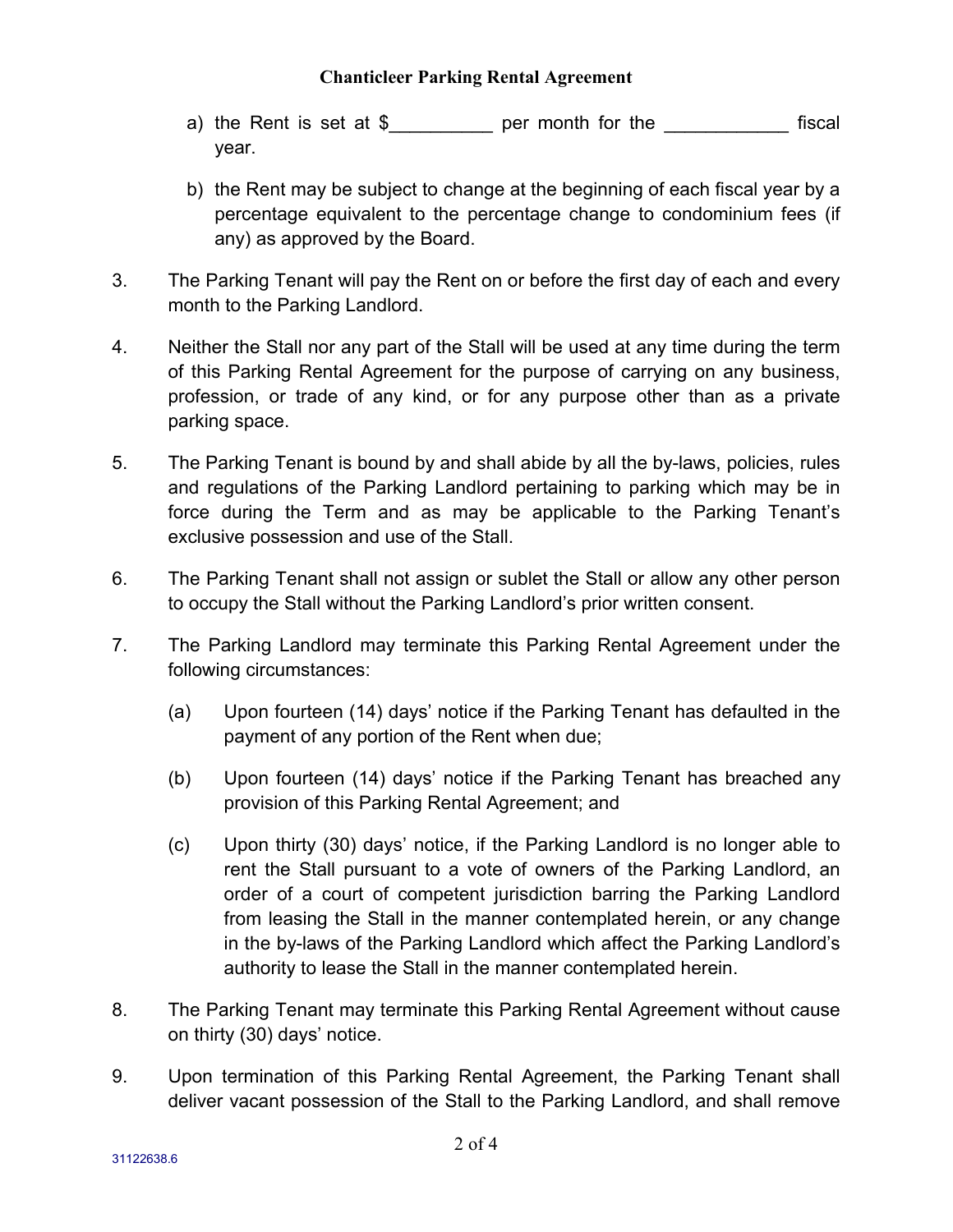any vehicle parked in the Stall pursuant to the terms of this Parking Rental Agreement. In the event the Parking Tenant fails to remove any vehicle parked in the Stall following the termination of this Parking Rental Agreement, the Parking Landlord shall be at liberty to have any such vehicle towed and impounded, in which case the Parking Tenant agrees to indemnify the Parking Landlord for all such costs and expenses incurred with respect to towing and impound charges.

10. If the Parking Tenant remains in possession of the Stall after the expiry of the Term and without the execution of a new lease, there will be no tacit extension or renewal of this Parking Rental Agreement, and the Parking Tenant will be deemed to be in possession of the Stall as a tenant from month to month, at a monthly rental rate payable in advance of the first day of each month and equal to the Rent payable during the last month of the Term, provided that the Board may raise the Rent payable each fiscal year by a percentage equivalent to the percentage change to condominium fees (if any) as approved by the Board for the Parking Landlord's fiscal year, and otherwise on the same terms, conditions, and provisions contained in this Parking Rental Agreement.

**IN WITNESS WHEREOF** the Parking Landlord and the Parking Tenant have duly

affixed their signatures on this \_\_\_\_\_\_\_ day of \_\_\_\_\_\_\_\_\_\_\_\_\_\_\_\_\_\_\_, \_\_\_\_\_\_.

Parking Landlord **Parking Tenant**